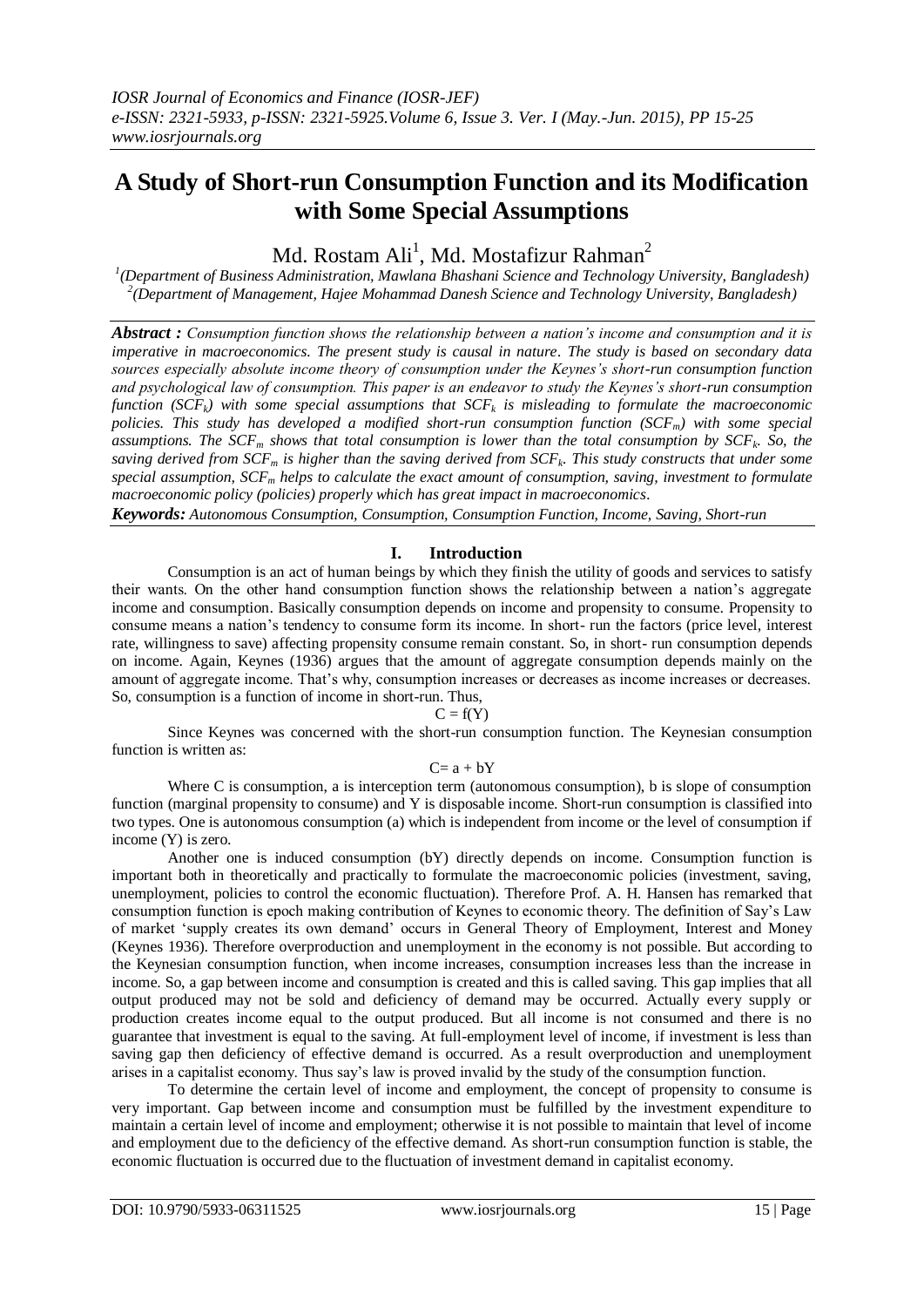The theory of multiplier has great importance to formulate the macroeconomic policies and Keynes"s investment or income multiplier is derived from the concept of propensity to consume. Actually the magnitude of this multiplier is equal to the reciprocal of one minus marginal propensity to consume (MPC). Thus,

$$
K = \frac{1}{1 - MPC} = \frac{1}{MPS}
$$

Where K is multiplier, MPC is marginal propensity to consume and MPS is marginal propensity to save. Under this concept of multiplier, if investment increases, income, output and employment increase by the multiple amounts, according to the size of multiplier. But, Stonier and Hague (1972) assert that when MPC is equal to one i.e. the whole of the increment in income is consumed and nothing is saved. In this case, the size of multiplier will be equal to infinity. The level of investment is greatly affected by the marginal efficiency of capital (MEC) in short-run. But MEC is nothing but the expected rate of profit on investment in future which depends on the future consumption demand. When income increases, consumption does not increase proportionately. So, aggregate demand becomes deficient and MEC decline due to the nature of consumption function. Business cycle is also explained by the consumption function. As MPC is less than one and average propensity to consume (APC) declines with increasing the income. So consumption demand does not increase as much as the increase in income and output. Due to the deficiency of aggregate demand, investment adversely affected. As a result economic growth swings down from the peak. Besides, Duesenberry"s (1949) ratchet effect hypothesis asserts that when income of a nation falls, their consumption expenditure does not fall much. This is because, the people try to maintain their consumption at the highest level attained earlier. This effect ultimately induces investment for replacement of capital goods wear out over a period of business cycle. Again with the working of Keynesian investment multiplier recovery from recession is occurred. Though according to the life cycle theory (Ando, A., Modigliani, Franco, 1963), the consumption in any period is not the function of current income of that period but of the whole lifetime expected income. Again, Milton Friedman"s (1957) permanent income hypothesis asserts that consumption is determined by long-term expected income rather than current level of income. But consumption function has great importance to formulate the macroeconomic policies. Due to some special assumptions which may be exist in a country; a certain model of consumption function may be misleading to use to formulate the macroeconomic policies. So in this study, it has been tried to modify the short consumption function with some special assumptions which may exist in a country.

# **II. Objective of the study**

The main objectives of this study are to study the  $SCF_k$  and justify it with some special assumptions and to develop  $SCF_m$  by considering some special assumptions.

## **III. Methodology of the study**

The study is causal in nature. The study is based on secondary data sources especially absolute income theory of consumption (1936) in the book named general theory of employment, interest and money. Under this theory the Keynes's short-run consumption function i.e.  $C = a + b$  and psychological law of consumption have been used for this study. The study has been developed to critically contrast the Keynes's short-run consumption function with modified short-run consumption function under some specific assumptions.

## **IV. Discussion and analysis**

**4.1 Study of Short-run Consumption Function:** Consumption function plays very important role in macroeconomics. The following Keynes's consumption is short- run consumption function  $(SCF_k)$ .

$$
C = a + bY
$$

Here,  $C =$  Consumption expenditure,  $a =$  Autonomous consumption (Intercept term)  $b =$ Marginal propensity to consume (MPC) and  $Y =$ Disposable income

The table -1 is made for various level of income from the  $SCF_k$ . Where,  $a = 200$  and  $b = .75$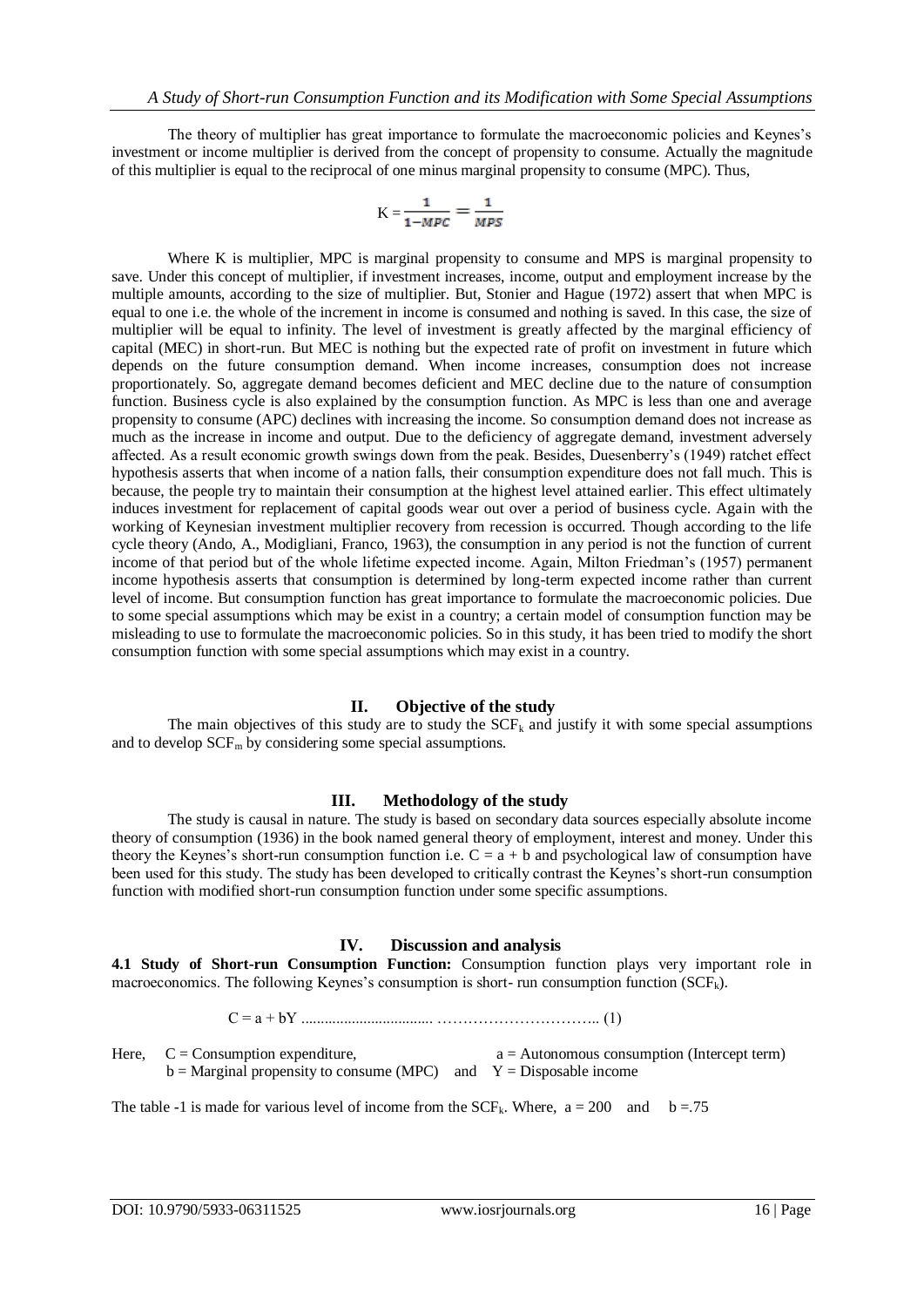| Disposable income | Consumption<br>expenditure $(C)$ | Average propensity to<br>cosume (APC) | Marginal propensity to<br>consume (MPC) | Saving<br>(S) |
|-------------------|----------------------------------|---------------------------------------|-----------------------------------------|---------------|
|                   | 200                              |                                       |                                         | $-200$        |
| 100               | 275                              | 2.75                                  | .75                                     | $-175$        |
| 200               | 350                              | 1.75                                  | .75                                     | $-150$        |
| 300               | 425                              | 1.417                                 | .75                                     | $-125$        |
| 400               | 500                              | 1.25                                  | .75                                     | $-100$        |
| 500               | 575                              | 1.15                                  | .75                                     | $-75$         |
| 600               | 650                              | 1.083                                 | .75                                     | $-50$         |
| 700               | 725                              | 1.036                                 | .75                                     | $-25$         |
| 800               | 800                              | 1.00                                  | .75                                     |               |
| 900               | 875                              | .972                                  | .75                                     | 25            |
| 1000              | 950                              | .95                                   | .75                                     | 50            |

**Table -1**: Consumption at various level of income

The  $SCF_k$  is represented by the following graph in Figure 1.



**Figure.1:** Keynes's short-run consumption function  $(SCF_k)$ .

In the Fig. 1 X-axis represents the disposable income and Y-axis represents the consumption expenditure. Here  $CC'$  curve is consumption function curve. In this figure a line OZ is made  $45^{\circ}$  angle with the X-axis or Y-axis. So, every point on this OZ line is equidistant from the both X-axis and Y-axis. If the consumption function curve coincides with the OZ line, it indicates that the amount of consumption is equal to the income  $(Y = C)$  at any level of income. In this case consumption is increased by the same amount as income increases. But Keynes"s (1936) Psychological law of consumption illustrates that the fundamental psychological law, upon which we are entitled to depend with great confidence both a priori from our knowledge of human nature and from (the detailed facts of experience is that men and women, too) are disposed, as a rule and on an average to increase their consumption as their income increases, but not by as much as the increase in their income.

So, according to the Psychological law of consumption that as income increases, consumption increases but not as much as the increase in income. That"s why, in this figure the consumption function curve CCʹ deviates from the OZ line. At lower level of income consumption function curve CCʹ lies above the OZ line. At this lower level of income, consumption is higher than the income. In this case a nation may use its previous saving or borrow the money to maintain its consumption expenditure. As income increases, consumption also increases but at income level  $OY_1$ , consumption is equal to income and saving at this point is zero. After that consumption increases as income increases but less than the increase in income. As a result consumption function curves CC' lies below the OZ line beyond OY<sub>1</sub>. Beyond the level of income OY<sub>1</sub>, the gap between income and consumption is widening. This gap represents savings. As income increases saving gap also widens and this has a significant implication in macroeconomics.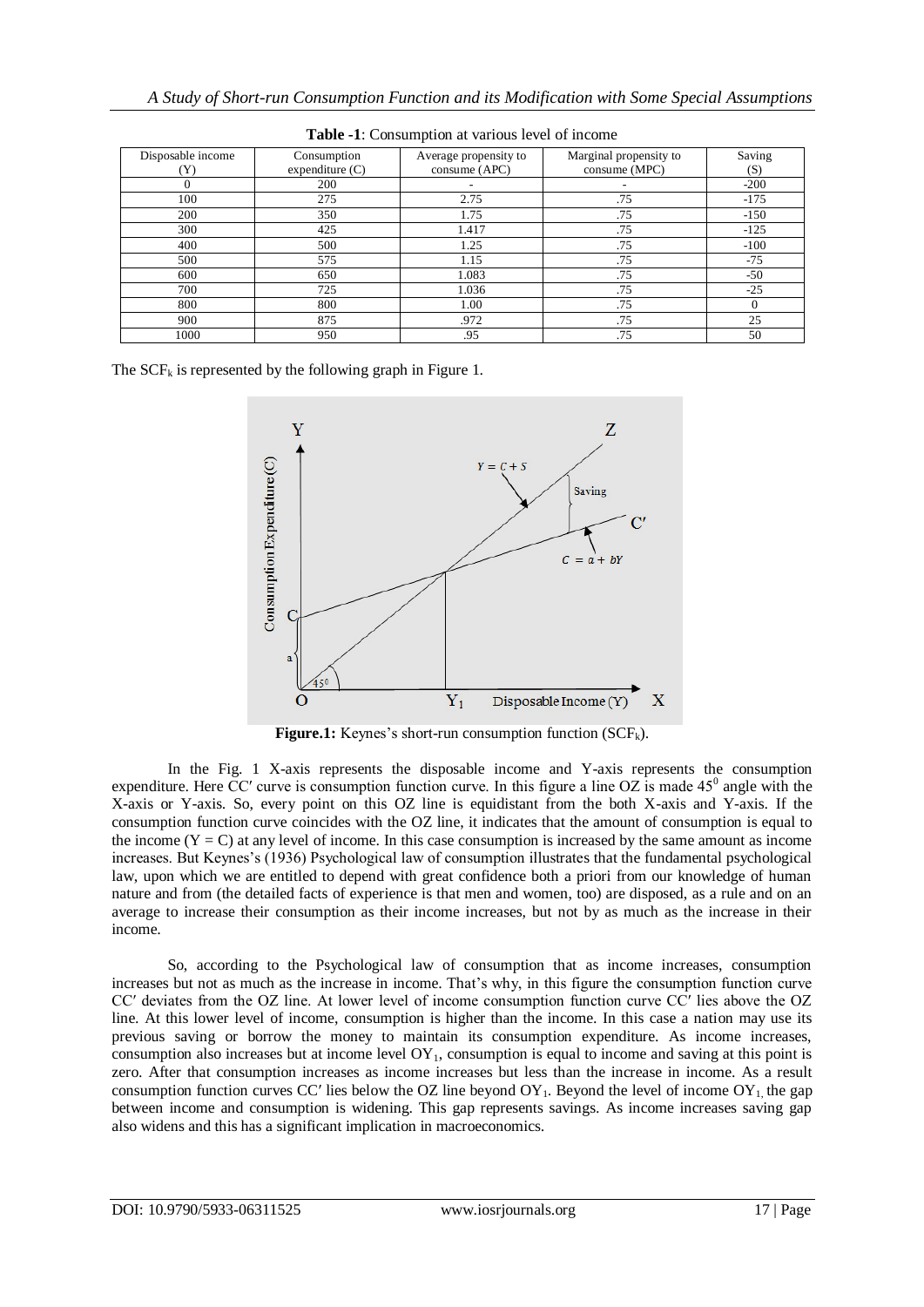# **4.2 Characteristics of the SCFk:**

**4.2.1** Short-run consumption is determined by the level of income. An increase or decrease in consumption is causes by an increase or decrease in income. There are many subjective factors (willingness to save) and objective factors (price level, interest rate, and income distribution) which can influence the consumption but these factors do not change in short–run. Therefore, consumption functions remain stable in short–run.

**4.2.2** The SCF<sub>k</sub> is  $C = a + bY$ . The equation has two parts, a and bY. Here, a means autonomous consumption, which is independent from income. This is the minimum level of consumption that a nation has to consume even its income is zero. Such as food, rent, electricity because these expenditures are unavoidable whether one has money or not. If one's income is zero, still he/she has to eat and need a place to live; in this case one may use the previous saving or borrow money to pay for these expenses which is known as autonomous consumption. bY means induced consumption which depends on income. Increase or decrease in income causes an increase or decrease in induced consumption.

So, total consumption = Autonomous consumption + Induced consumption.

**4.2.3** The main characteristic of  $SCF_k$  is that, it is linear. So if it is explained by graph, we will get a straight line.

**4.2.4** Another important thing of  $SCF_k$  is marginal propensity to consumption (MPC). According to Keynes' psychological low of consumption:

$$
0 < \text{MPC} < 1
$$

Consumption increases as income increases but not as much as increase in income.

**4.2.5** Average propensity to consumption  $(APC) = \frac{C}{v}$ 

From (i) we get  
\n
$$
C = a + bY
$$
\nSo,  $APC = \frac{a + bY}{Y} = \frac{a}{Y} + b$   
\nSo,  $APC$  decreases as income increases.  
\nAgain,  $APC = \frac{a}{Y} + b$  and  $b = MPC$ 

So,  $APC > MPC$ .

**4.2.6** It is known, that

$$
MPC = \frac{dC}{dY} = \frac{d}{Y} (a + b) = b
$$
  
Again, 
$$
\frac{d}{dY} (MPC) = \frac{d}{dY} (b) = 0
$$

So, MPC (b) remains constant even income increases.

**4.2.7** The elasticity of  $SCF_k$  (E<sub>k</sub>) is less than one. For  $SCF_k$ , consumption is inelastic with respect to income. The elasticity of  $SCF_k$  is-

$$
E_k = \frac{ac}{dY} \cdot \frac{Y}{c}
$$
  
\n
$$
= \frac{d}{dY} (a + bY) \cdot \frac{Y}{c}
$$
  
\n
$$
= b \cdot \frac{Y}{c}
$$
  
\n
$$
= \frac{bY}{a + bY}
$$
  
\nBut,  $bY < (a + bY)$   
\nSo,  $E_k < 1$ 

**4.3 Deriving Saving Function From SCF<sup>k</sup> Denoted by SFk:** As disposable income is either consumed or saved. So, saving is a part of income which is not consumed. Thus,

 Y = C + S . . . . . . . . . . . . . . . . . . . ……………….……..… (2) Here,  $Y = \text{Disposable income}$ ,  $C = \text{Consumption expenditure}$  and  $S = \text{Saving}$ Thus, the following equation is derived from (2): S = Y – C. . . . . . . . . . . . . . . . . . . . ……………………….. (3) By substituting equation (1) in (2) we have-

$$
S = Y - (a + bY)
$$
  
= Y - a - bY  
= a + (1 - b)Y

= - a + (1- b)Y . . . . . . . . . . . . . . . ……………………… . (4)

Equation (4) represents the saving function derived from  $SCF_k$ . Here, b is marginal propensity to consume (MPC) and (1- b) is marginal propensity to save (MPS).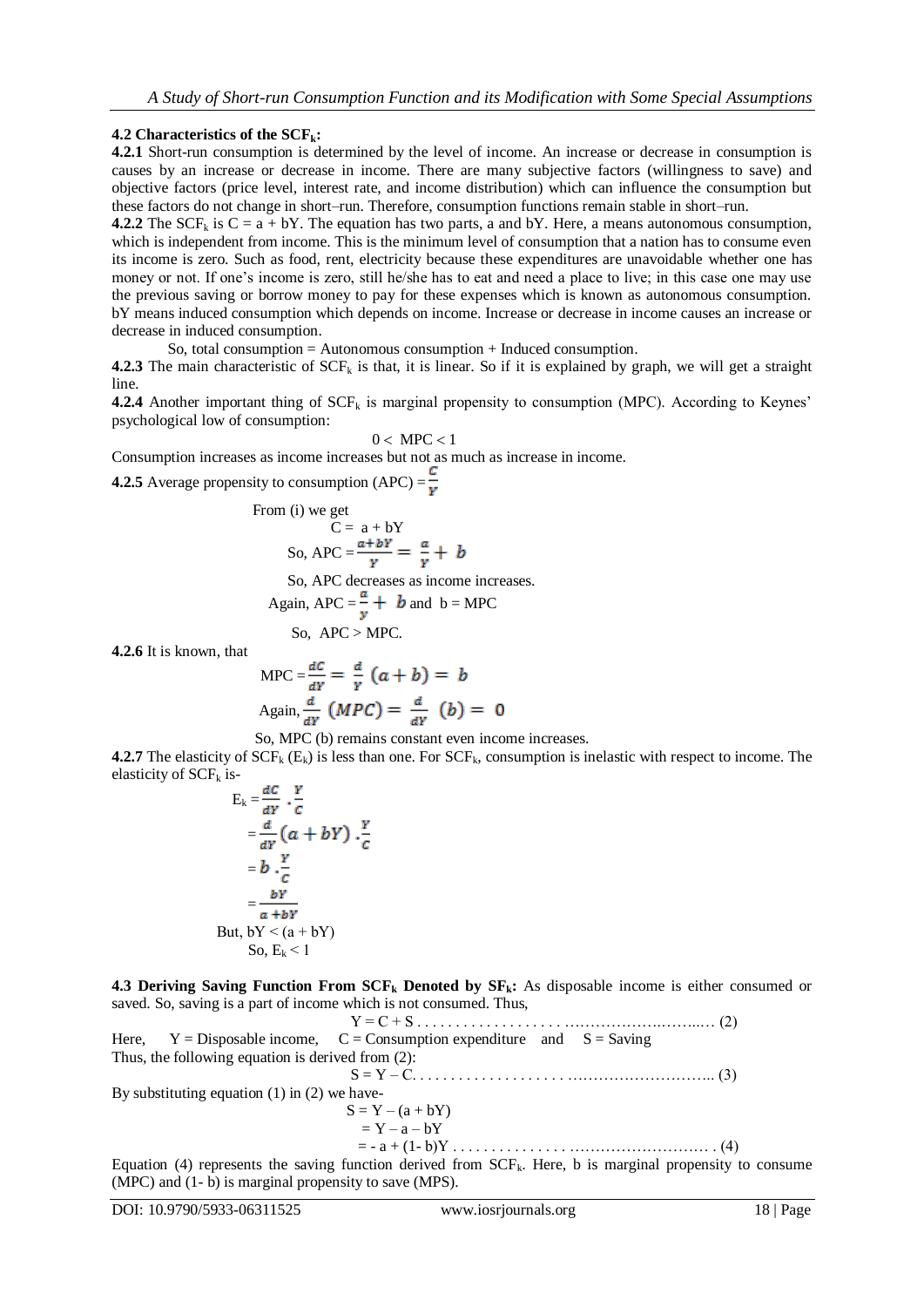If  $a = 200$  and  $b = .75$  then by substituting these value in (4) we get- $S = -200 + (1 - .75)Y$  $= -200 + .25Y$ 

Here .25 is marginal propensity to save. Marginal propensity to consume (MPC) plus marginal propensity to save is one. Thus,  $MPC + MPS = 1$ .

Figure 2. represents  $SF_k$  derived from  $SCF_k$ 



**Fig.2.** Saving function  $(SF_k)$  derived from  $SCF_k$ 

In the Fig. 2 In the upper panel X-axis represents the disposable income and Y-axis represents the consumption expenditure. In the bottom panel X-axis represents the disposable income and Y-axis represents the saving. Saving curve SSʹ is drawn in the panel at the bottom. The gap between CCʹ curve and OZ curve in the upper panel is shown by SS' curve. Consumption exceeds income upto the income level  $OY_1$ , that is, there is dissaving up to the income level  $OY_1$ . At income level  $OY_1$ , consumption is equal to income, that is, saving is zero. There is positive saving beyond the income level  $OY_1$ . In the upper panel average propensity to consume (APC) falls as income increases, that is, average propensity to save (APS) increases as income increases. So, in Fig. 2 not only absolute amount of saving increases but also average propensity to save (APS) increases as income increases.

**4.4 Modified Short-run Consumption Function with Some Special Assumptions:** The study has derived a modified short-run consumption function  $(SCF_m)$  with some special assumptions. These assumptions are:

**1.4.1** The economic condition remain normal (there are no hyperinflation, war and other abnormal conditions)

**1.4.2** Autonomous consumption is financed by borrowing.

**1.4.3** When income (Y) starts to increase from zero, then at first the income is used to repay the borrowing for autonomous consumption after that the additional income  $(Y - a)$  is used for induced consumption.

**1.4.4** Keynes Psychological law of consumption  $(0 \lt MPC \lt 1)$  is applicable when  $Y > a$ .

**1.4.5** Income (Y) is greater than autonomous consumption. So,  $Y > a$ .

From the above assumptions the study has derived the following modified short-run consumption function  $(SCF<sub>m</sub>)$ .

C = a + b (Y – a) . . . . . . . . . . . . . . . . . . . . . . . . . . . . . . . . . . . (5)

Here,  $C =$  Consumption expenditure,  $a =$  Autonomous consumption (intercept term)  $b =$  Marginal propensity to consumption (MPC), and  $Y =$  Disposable income.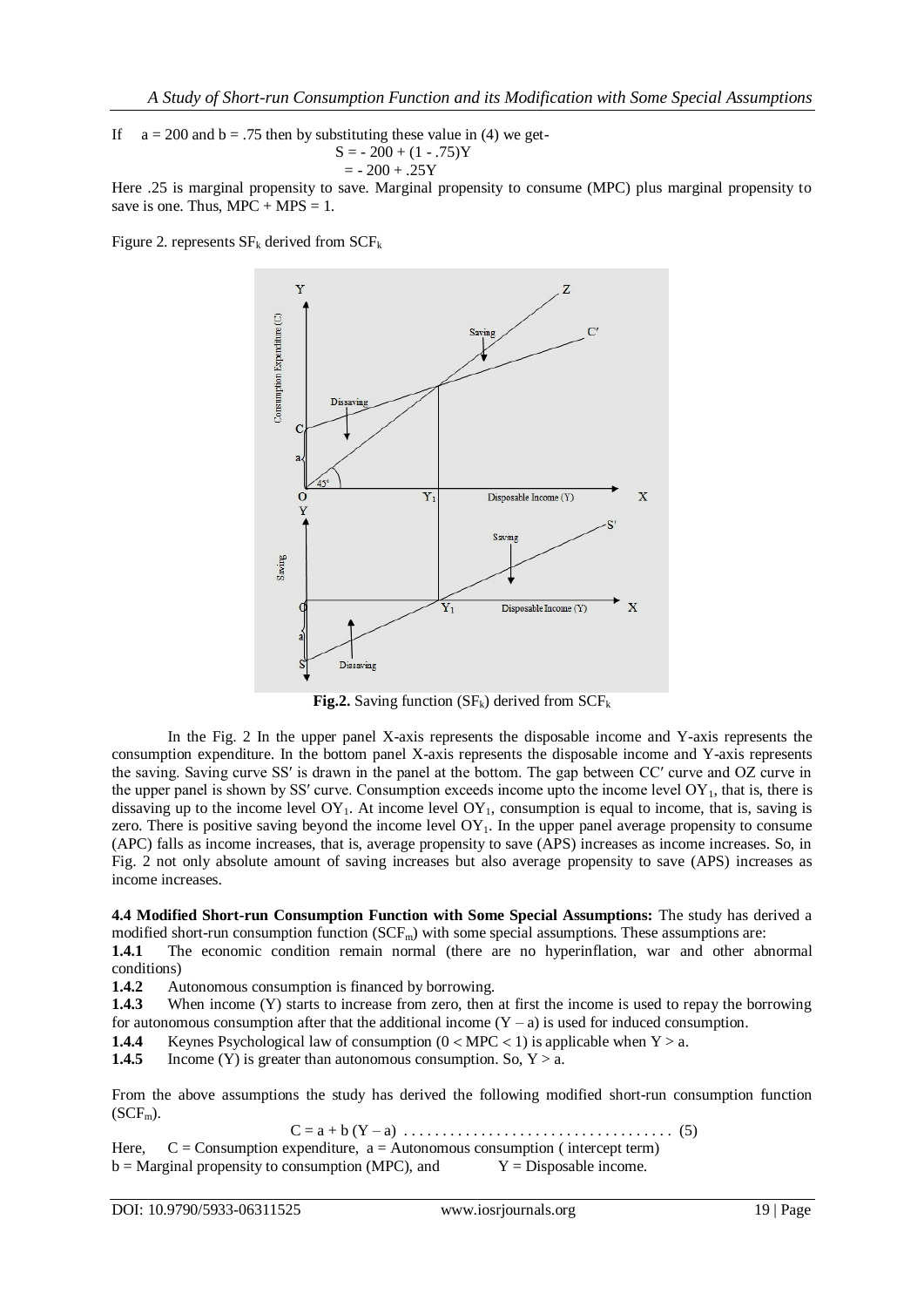| <b>Table-2:</b> Consumption at various level of income |                                  |                                         |                                         |            |  |  |  |  |
|--------------------------------------------------------|----------------------------------|-----------------------------------------|-----------------------------------------|------------|--|--|--|--|
| Disposable<br>income $(Y)$                             | Consumption<br>expenditure $(C)$ | Average propensity<br>consumption (APC) | Marginal propensity<br>to consume (MPC) | Saving (S) |  |  |  |  |
|                                                        |                                  |                                         |                                         |            |  |  |  |  |
| 0                                                      | 200 (Borrowing)                  |                                         |                                         | $-200$     |  |  |  |  |
| 100                                                    | 200                              | 2.000                                   | $\mathbf{0}$                            | $-100$     |  |  |  |  |
| (Repaying)                                             |                                  |                                         |                                         |            |  |  |  |  |
| 200                                                    | 200                              | 1.000                                   | $\mathbf{0}$                            | $\Omega$   |  |  |  |  |
| (Repaying)                                             |                                  |                                         |                                         |            |  |  |  |  |
| 300                                                    | 275                              | 0.917                                   | .75                                     | 25         |  |  |  |  |
| 400                                                    | 350                              | 0.875                                   | .75                                     | 50         |  |  |  |  |
| 500                                                    | 425                              | 0.850                                   | .75                                     | 75         |  |  |  |  |
| 600                                                    | 500                              | 0.833                                   | .75                                     | 100        |  |  |  |  |
| 700                                                    | 575                              | 0.821                                   | .75                                     | 125        |  |  |  |  |
| 800                                                    | 650                              | 0.813                                   | .75                                     | 150        |  |  |  |  |
| 900                                                    | 725                              | 0.806                                   | .75                                     | 175        |  |  |  |  |
| 1000                                                   | 800                              | 0.800                                   | .75                                     | 200        |  |  |  |  |

The table-2 is made for various level of income from the  $SCF_m$ . Where, a = 200, and b = .75

This  $SCF<sub>m</sub>$  is represented by the following graph in Figure 3.



**Figure.3:** Modified short-run consumption function  $(SCF_m)$ .

In the Fig. 3 X-axis represents the disposable income and Y-axis represents the consumption expenditure. Here  $CC_1C_2$  curve is  $SCF_m$  curve and  $OY_0 = a$ . In this figure a line OZ is made 45<sup>0</sup> angle with the X-axis or Y-axis. So, every point on this OZ line is equidistant from the both X-axis and Y-axis. If the consumption function curve coincides with the OZ line, it indicates that the consumption is equal to the income  $(Y = C)$  at any level of income. In this case consumption is increased by the same amount as income increases. According to the assumption (3),  $b = 0$  when  $Y \le a$ . And according to the assumption (4), Keynes Psychological law of consumption ( $0 < MPC < 1$ ) is applicable when Y > a. So, in this figure SCF<sub>m</sub> curve CC<sub>1</sub>C<sub>2</sub> deviates from the OZ line. Up to the income level  $OY_0$ ,  $SCF_m$  curve  $CC_1C_2$  lies above the OZ line. It indicates consumption is higher than the income up to the income level  $OY_0$ . In this case a nation's borrowing is used to maintain its consumption expenses. At income level  $OY_0$ , consumption is equal to income and saving at this point is zero. After that consumption increases as income increases but less than the increase in income. As a result  $C_1C_2$  line part of the  $SCF_m$  curve  $CC_1C_2$  lies below the OZ line beyond OY<sub>0</sub>. Beyond the level of income OY<sub>0</sub>, the gap between income and consumption is widening. This gap represents saving. After the level of income  $OY_0$  as income increases saving gap also widens and this has a significant implication in macroeconomics.

## **4.5 Characteristics of the SCFm:**

**4.5.1** According to SCF<sub>m</sub>, consumption is determined by the level of income. An increase or decrease in consumption is causes by an increase or decrease in income. There are many subjective factors (willingness to save) and objective factors (price level, interest rate, and income distribution) which can influence the consumption but these factors do not change in short-run. Therefore, SCF<sub>m</sub> remain stable in short-run.

**4.5.2** Total consumption equal to autonomous consumption plus induced consumption. The SCF<sub>m</sub> is C = a +  $b(Y - a)$ . It has two parts, a and  $b(Y - a)$ . Here, a means autonomous consumption, which is independent from income. This is the minimum level of consumption that a nation has to consume even its income is zero. Such as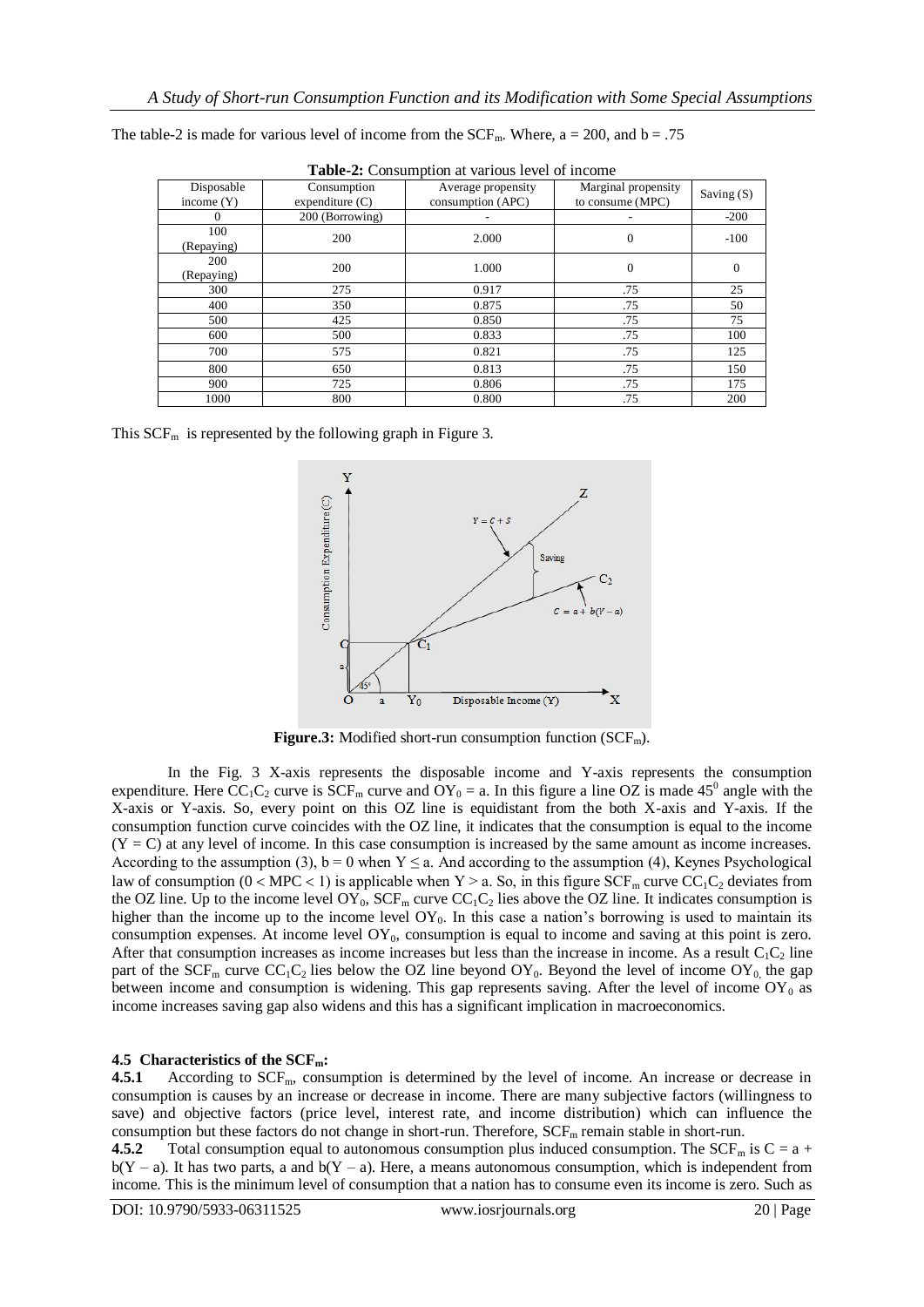food, rent, electricity because these expenditures can"t be avoided whether one has money or not. If one"s income is zero, still he/she has to eat and need a place to live. In this case one borrows money to pay for these expenses which is known as autonomous consumption.  $b(Y - a)$  means induced consumption which depends on income after satisfying the autonomous consumption.

**4.5.3** As income is used to repay the borrowing for autonomous consumption first, consumption does not increase up to the level of income to autonomous consumption  $(Y \le a)$ . If income increases beyond the level of autonomous consumption then consumption increases as income increases but not as much as increase in income. So,

$$
b (MPC) = 0,
$$
 (when  $Y \le a$ )  
But  $0 < b < 1$  (when  $Y > a$ )

**4.5.4** Average propensity to consumption  $(APC) = \frac{1}{R}$ 

From Equation 
$$
(5)
$$
 we get

$$
C = a + b(Y - a)
$$
  
So, 
$$
APC = \frac{a + b(Y - a)}{Y} = \frac{a}{Y} + b - \frac{ab}{Y}
$$
  
Again,  $\frac{a}{Y}$  must be greater than  $\frac{ab}{Y}$  means  $\frac{a}{Y} > \frac{ab}{Y}$   
So, 
$$
APC > MPC
$$

**4.5.5** From Equation (5) we get

$$
C = a + b(Y - a) = a + bY - ab
$$
  

$$
MPC = \frac{dC}{dY} = \frac{d}{Y} (a + bY - ab) = b
$$
  
Again, 
$$
\frac{d}{dY} (MPC) = \frac{d}{dY} (b) = 0
$$

So, MPC (b) remains constant even income increases.

**4.5.6** The elasticity of  $SCF_m$  ( $E_m$ ) is zero (perfectly inelastic) upto the income level equal to autonomous consumption (Y  $\leq$  a) but the elasticity of SCF<sub>m</sub> (E<sub>m</sub>) is less than one (inelastic) beyond the income level equal to autonomous consumption  $(Y > a)$ . The elasticity of SCF<sub>m</sub> is-

$$
E_m = \frac{dc}{dY} \cdot \frac{Y}{c}
$$
  
=  $\frac{d}{dY} (a + bY - ab) \cdot \frac{Y}{c}$   
=  $b \cdot \frac{Y}{c}$   
=  $\frac{bY}{a + bY - ab}$ 

According to the assumption (1.4.3), b = 0 when  $Y \le a$ . In this case,  $E_m = \frac{bY}{a + bY - ab} = 0$ .

According to the assumption (1.4.4),  $0 < b < 1$  when Y  $> a$ . In this case,

$$
E_m = \frac{br}{a + bY - ab}
$$
  
Here,  $a > ab$   
Again,  $bY < (a + bY - ab)$ . So,  $E_k < 1$ .

**4.6 Deriving Saving Function From SCF<sup>m</sup> Denoted by SFm:** As disposable income is either consumed or saved. So, saving is a part of income which is not consumed. From Equation (2) we get  $V - C + C$ 

Here, 
$$
Y = \text{Disposable income}
$$
,  $C = \text{Consumption expenditure}$  and  $S = \text{Saving}$ 

From Equation (3) we get  $S = Y - C$ By substituting Equation  $(5)$  for value C in the above equation we get- $S = Y - {a + b(Y - a)}$  $= Y - a - b(Y - a)$  $= Y - a - bY + ab$  $= Y - bY - a + ab$  $= Y(1 - b) - a(1 - b)$  $= (1 - b) (Y - a) \dots (6)$ As  $b = 0$ , (when,  $Y \le a$ )

DOI: 10.9790/5933-06311525 www.iosrjournals.org 21 | Page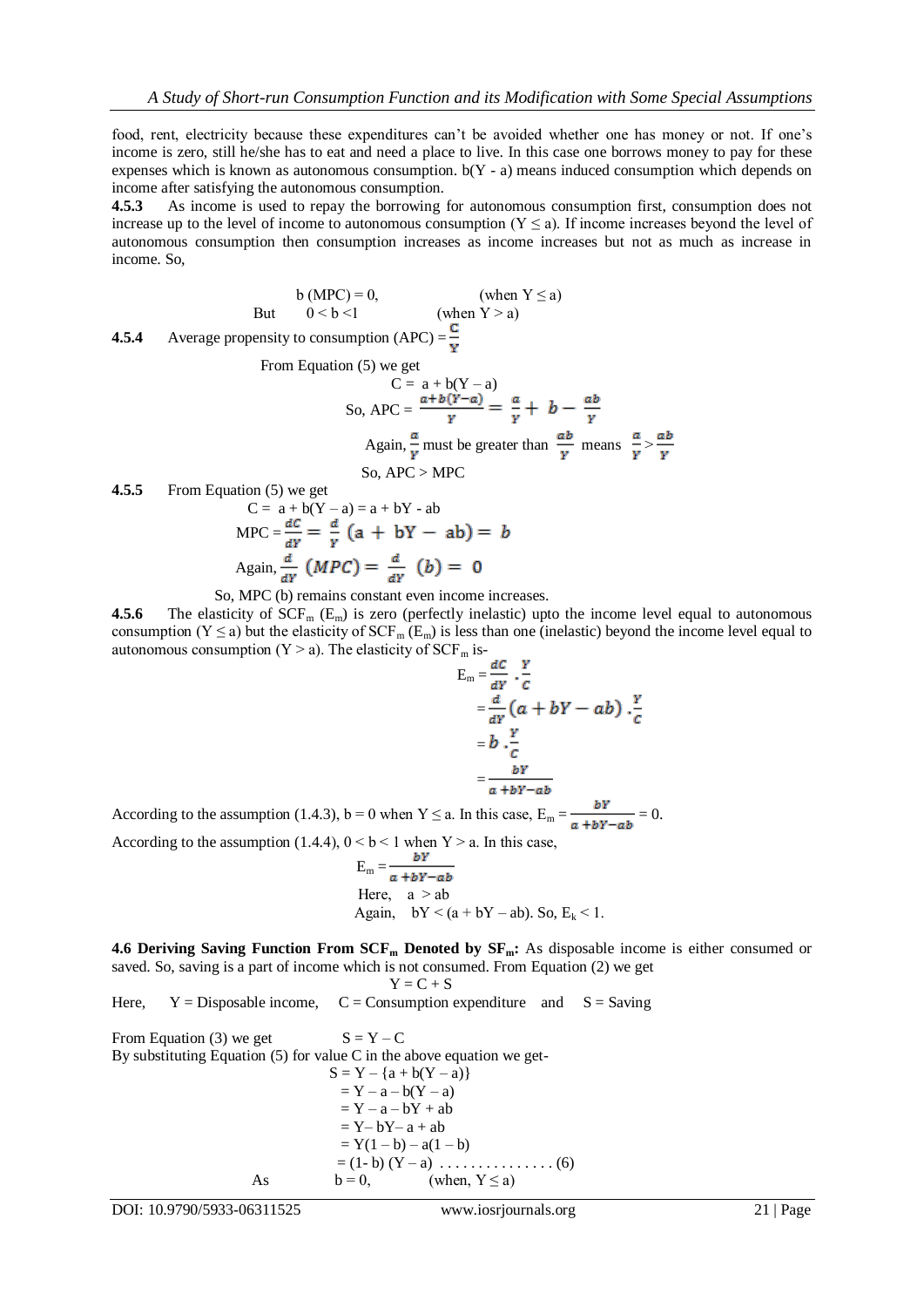So, S = – a + Y. . . . . . . . . . . . . . . . . . .(7) (when, Y ≤ a) So, – a is the intercept term of the modified saving function  $(SF_m)$  which is same as Keynes's saving function (SF<sub>k</sub>). The above equation (6) and (7) represents the saving function (SF<sub>m</sub>) derived from SCF<sub>m</sub> which is represented in the figure.4.



**Figure.4:** Modified saving function  $(SF_m)$  derived from  $SCF_m$ 

In the Fig. 4 in the upper panel X-axis represents the disposable income and Y-axis represents the consumption expenditure. In the bottom panel X-axis represents the disposable income and Y-axis represents the saving. In the both panel income level  $OY_0$  equal to autonomous consumption (a). Saving curve  $SY_0S_2$  is drawn in the panel at the bottom. The gap between  $SCF_m$  curve  $CC_1C_2$  and income curve OZ in the upper panel is shown by  $SY_0S_2$  curve. Consumption exceeds income up to the income level  $OY_0$ , that is, there is dissaving upto the income level  $OY_0$ . At income level  $OY_0$ , consumption is equal to income, that is, saving is zero. There is positive saving beyond the income level  $OY_0$ . In the upper panel average propensity to consume (APC) falls as income increases, that is, average propensity to save (APS) increases as income increases. So, in Fig.4: not only absolute amount of saving increases but also increase average propensity to save (APS) as income increases.

# **4.7 Comparative analysis of**  $SCF_k$  **and**  $SCF_m$ **: From equation (1) we get**  $SCF_k$ **, that is:-**

 $C = a + bY$ From equation (5) we get  $SCF<sub>m</sub>$ , that is:- $C = a + b(Y - a)$ If we denote consumption for  $SCF_k$  by  $C_k$  and consumption for  $SCF_m$  by  $C_m$  then- $C_k = a + bY$  $C_m = a + b(Y - a)$ Here,  $C_k =$  Consumption expenditure for  $SCF_k$  $C_m$  = Consumption expenditure for  $SCF_m$  $a =$  Autonomous consumption  $b = Marginal$  propensity to consumption (MPC)  $Y = Disposable$  income.

If  $a = 200$ ,  $b = .75$  then consumption for both  $SCF_k$  and  $SCF_m$  at various level of income is shown in table-3.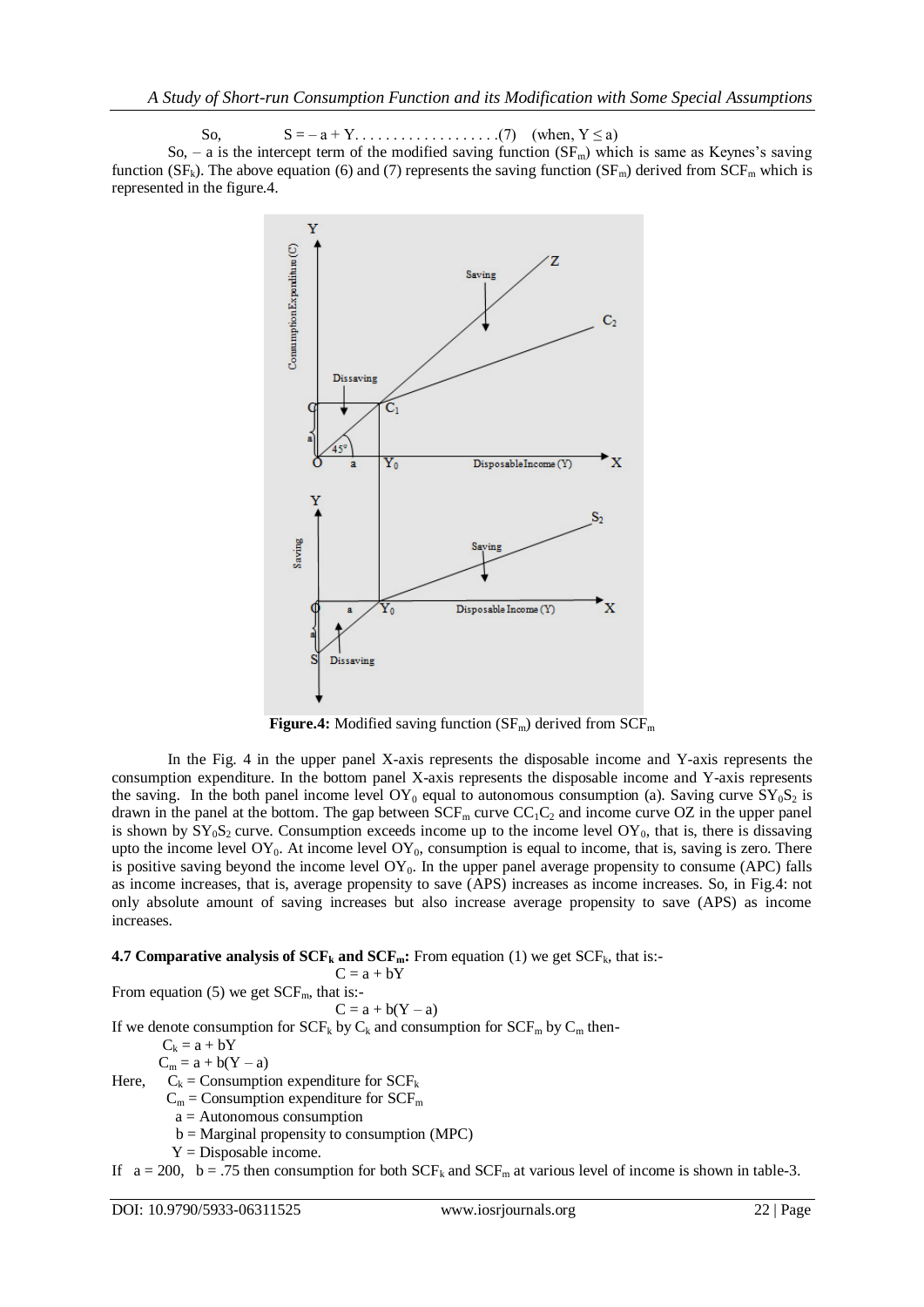| <b>Table-5:</b> Consumption for both $\mathbf{SCF}_k$ and $\mathbf{SCF}_m$ at various level of income |                            |                                       |            |                     |            |                     |          |          |
|-------------------------------------------------------------------------------------------------------|----------------------------|---------------------------------------|------------|---------------------|------------|---------------------|----------|----------|
| Disposable                                                                                            | Keynes's                   | Modified                              | Keynes's   | Modified            | Keynes's   | Modified            | Keynes's | Modified |
| income $(Y)$                                                                                          | Consumption<br>expenditure | Consumption<br>expenditure<br>$(C_m)$ | Average    | Average             | Marginal   | Marginal            | Saving   | Saving   |
|                                                                                                       |                            |                                       | propensity | propensity          | propensity | propensity          | $(S_k)$  | $(S_m)$  |
|                                                                                                       | $(C_k)$                    |                                       | to consume | to consume          | to consume | to consume          |          |          |
|                                                                                                       |                            |                                       | $(APC_k)$  | (APC <sub>m</sub> ) | $(MPC_k)$  | (MPC <sub>m</sub> ) |          |          |
| $\Omega$                                                                                              | 200                        | 200                                   |            |                     |            |                     | $-200$   | $-200$   |
| 100                                                                                                   | 275                        | 200                                   | 2.75       | 2.000               | .75        | $\Omega$            | $-175$   | $-100$   |
| 200                                                                                                   | 350                        | 200                                   | 1.75       | 1.000               | .75        | $\Omega$            | $-150$   | $\Omega$ |
| 300                                                                                                   | 425                        | 275                                   | 1.417      | 0.917               | .75        | .75                 | $-125$   | 25       |
| 400                                                                                                   | 500                        | 350                                   | 1.25       | 0.875               | .75        | .75                 | $-100$   | 50       |
| 500                                                                                                   | 575                        | 425                                   | 1.15       | 0.850               | .75        | .75                 | -75      | 75       |
| 600                                                                                                   | 650                        | 500                                   | 1.083      | 0.833               | .75        | .75                 | -50      | 100      |
| 700                                                                                                   | 725                        | 575                                   | 1.036      | 0.821               | .75        | .75                 | $-25$    | 125      |
| 800                                                                                                   | 800                        | 650                                   | 1.00       | 0.813               | .75        | .75                 | $\Omega$ | 150      |
| 900                                                                                                   | 875                        | 725                                   | .972       | 0.806               | .75        | .75                 | 25       | 175      |
| 1000                                                                                                  | 950                        | 800                                   | .95        | 0.800               | .75        | .75                 | 50       | 200      |

Table 3: Consumption for both SCF and SCF<sub>m</sub> at various level of income

Both  $SCF_k$  and  $SCF_m$  are represented in the following Figure 5.



**Figure.5:**  $SCF_k$  and  $SCF_m$ 

In the Fig. 5 X-axis represents the disposable income and Y-axis represents the consumption expenditure. Here CC' curve is  $SCF_k$  curve and  $CC_1C_2$  curve is  $SCF_m$  and  $CC_1C_2$  lies below the CC'. In this figure a line OZ is made  $45^{\circ}$  angle with the X-axis or Y-axis. So, every point on this OZ line is equidistant from the both X-axis and Y-axis. If the consumption function curve coincides with the OZ line, it indicates that the amount of consumption is equal to the income  $(Y = C)$  at any level of income. In this case consumption is increased by the same amount as income increases. According to the assumption (1.4.3),  $b = 0$  when  $Y \le a$  and according to the Keynes Psychological law of consumption  $(0 < MPC < 1)$  "as income increases, consumption increases but not as much as the increase in income." So, in this figure the consumption function curves deviate from the OZ line. Upto the income level  $OY_0$ ,  $SCF_m$  curve  $CC_1C_2$  and upto the income level  $OY_1$ ,  $SCF_k$  curve CC' lie above the OZ line. Upto the income level  $OY_0$  modified consumption is higher than the income and upto the income level  $OY_1$  Keynes's consumption is higher than the income. At income level  $OY_0$  modified saving (S<sub>m</sub>) is zero and at income level  $OY_1$  Keynes's saving (S<sub>k</sub>) is zero. After the income level  $OY_0$  and  $OY_1$ modified consumption and Keynes"s consumption increases respectively as income increases but less than the increase in income. As a result  $SCF_m$  curve  $CC_1C_2$  and  $SCF_k$  curve  $CC'$  lie below the OZ line beyond the income level  $OY_0$  and  $OY_1$  respectively. Beyond the level of income  $OY_0$  the gap between income and modified consumption and beyond the level of income  $OY<sub>1</sub>$ , the gap between income and Keynes consumption are widening. These gaps represent savings.

**4.8 Comparative analysis between saving function derived from SCF<sup>k</sup> (Sk) and saving function derived from**  $SCF_m(S_m)$ **:**  $SF_k$  **is derived in equation (4) and**  $SF_m$  **is derived in equation (6). So,**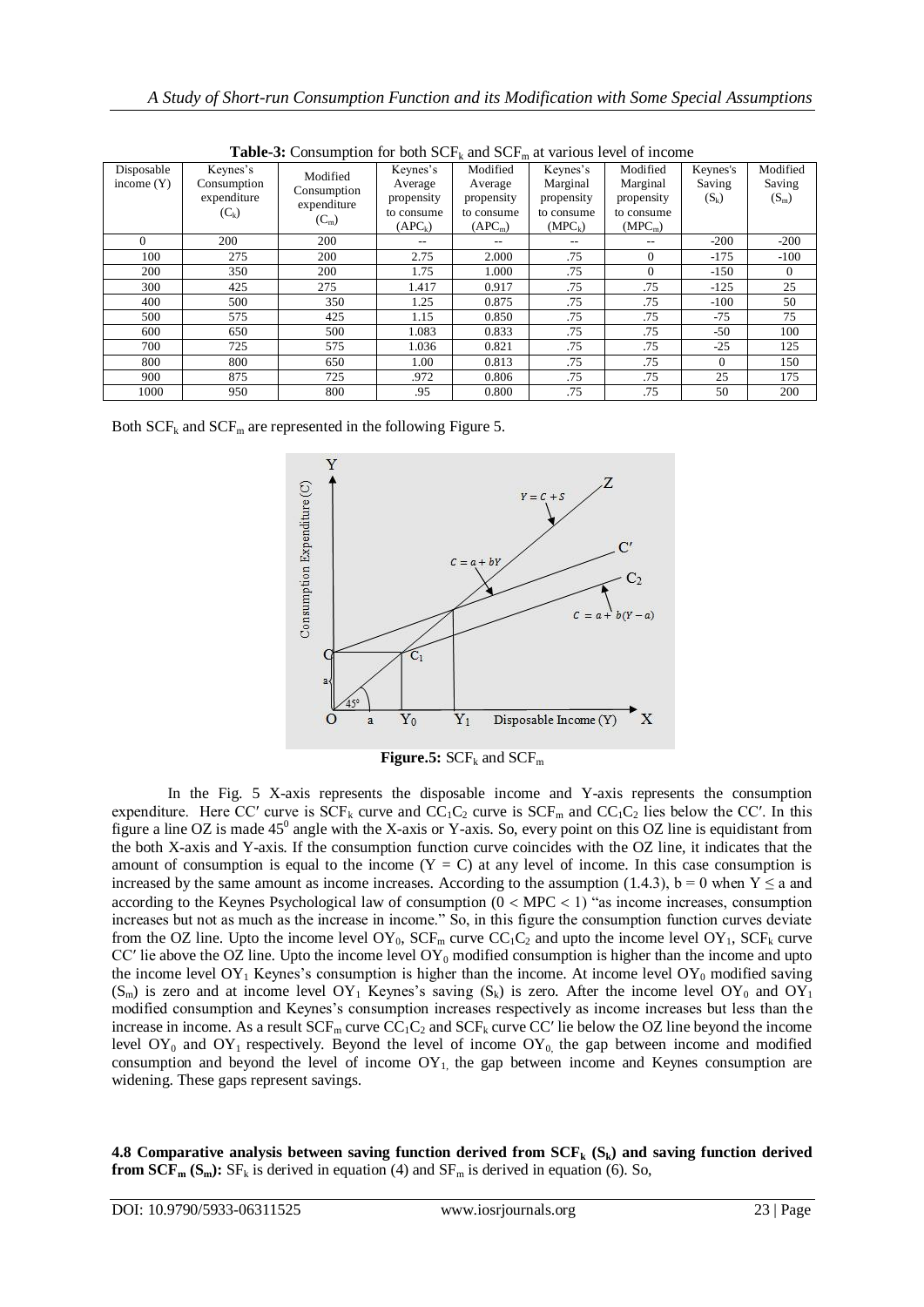$S = -a + (1 - b)Y$  [Saving Function derived from SCF<sub>k</sub>]  $S = (1 - b) (Y - a)$  [Saving Function derived from SCF<sub>m</sub>] If we denote saving for  $SCF_k$  by  $S_k$  and saving for  $SCF_m$  by  $S_m$  then:  $S_k = -a + (1 - b)Y$ 

$$
S_m = (1 - b) (Y - a)
$$

Both the saving functions  $SF_k$  and  $SF_m$  derived from the both consumption functions  $SCF_k$  and  $SCF_m$ respectively are represented in the following Figure 6.



**Figure 6:**  $SF_k$  and  $SF_m$  derived from  $SCF_k$  and  $SCF_m$  respectively

In the Fig. 6 in the upper panel X-axis represents the disposable income and Y-axis represents the consumption expenditure. In the bottom panel X-axis represents the disposable income and Y-axis represents the saving. In the upper panel  $CC_1C_2$  is  $\widehat{SCF_m}$  curve and  $CC'$  is  $SCF_k$  curve. In the bottom panel  $SY_0S_2$  is  $SF_m$ curve derived from  $SCF_m$  curve  $CC_1C_2$  and SS' is  $SF_k$  curve derived from  $SCF_k$  curve CC'. In the upper panel CC' curve is on the above of  $CC_1C_2$  curve. It indicates that consumption of  $SCF_k$  is higher than the consumption of SCF<sub>m</sub> at any level of income. In the bottom panel  $SY_0S_2$  curve is on the above of SS' curve. It indicates that saving of  $SF_m$  is higher than the saving of  $SF_k$  at any level of income. Break even income (BEI) is the level of income where total income is equal to total consumption  $(Y = C)$  and saving is equal to zero. Here, BEI for  $SCF<sub>m</sub>$  is  $OY<sub>0</sub>$  which is equal to autonomous consumption (a) and BEI for  $SCF<sub>k</sub>$  is  $OY<sub>1</sub>$ . Saving is negative (dissaving) as consumption exceeds the income upto the break even income level. Saving is positive after the break even income level. For the  $SF_m$  the amount of dissaving is  $OY_0S$  and for the  $SF_k$  the amount of dissaving is OY<sub>1</sub>S. Here the dissaving of  $SF_k$  is higher than the dissaving of  $SF_m$  by  $SY_0Y_1$ .

**4.9 Key differences between SCF<sup>k</sup> and SCFm:** The study has found the following key differences between  $SCF_k$  and  $SCF_m$ .

**4.9.1** Though the autonomous consumption for both consumption functions is same but the induced consumption is not same. Induced consumption of  $SCF_k$  (IC<sub>k</sub>) is higher than the induced consumption of  $SCF_m$ (IC<sub>m</sub>). So, IC<sub>k</sub> > IC<sub>m</sub>. As a result total consumption of SCF<sub>k</sub> is higher than the total consumption of SCF<sub>m</sub>. So, CC' curve is on the above of  $CC_1C_2$  curve.

**4.9.2** MPC for  $SCF_k(b_k)$  is constant for any level of income but MPC for  $SCF_m(b_m)$  is zero upto the income level equal to autonomous consumption and after that  $b_m$  is same as  $b_k$ . So,

$$
b_m = 0
$$
 [When, Y  $\le a$ ]  
but  $b_m = b_k$  [When, Y > a]  
**4.9.3** APC for SCF<sub>k</sub> (APC<sub>k</sub>) =  $\frac{a}{Y}$  + b  
and APC for SCF<sub>m</sub> (APC<sub>m</sub>) =  $\frac{a}{Y}$  + b -  $\frac{ab}{Y}$   
So, APC<sub>k</sub> > APC<sub>m</sub>